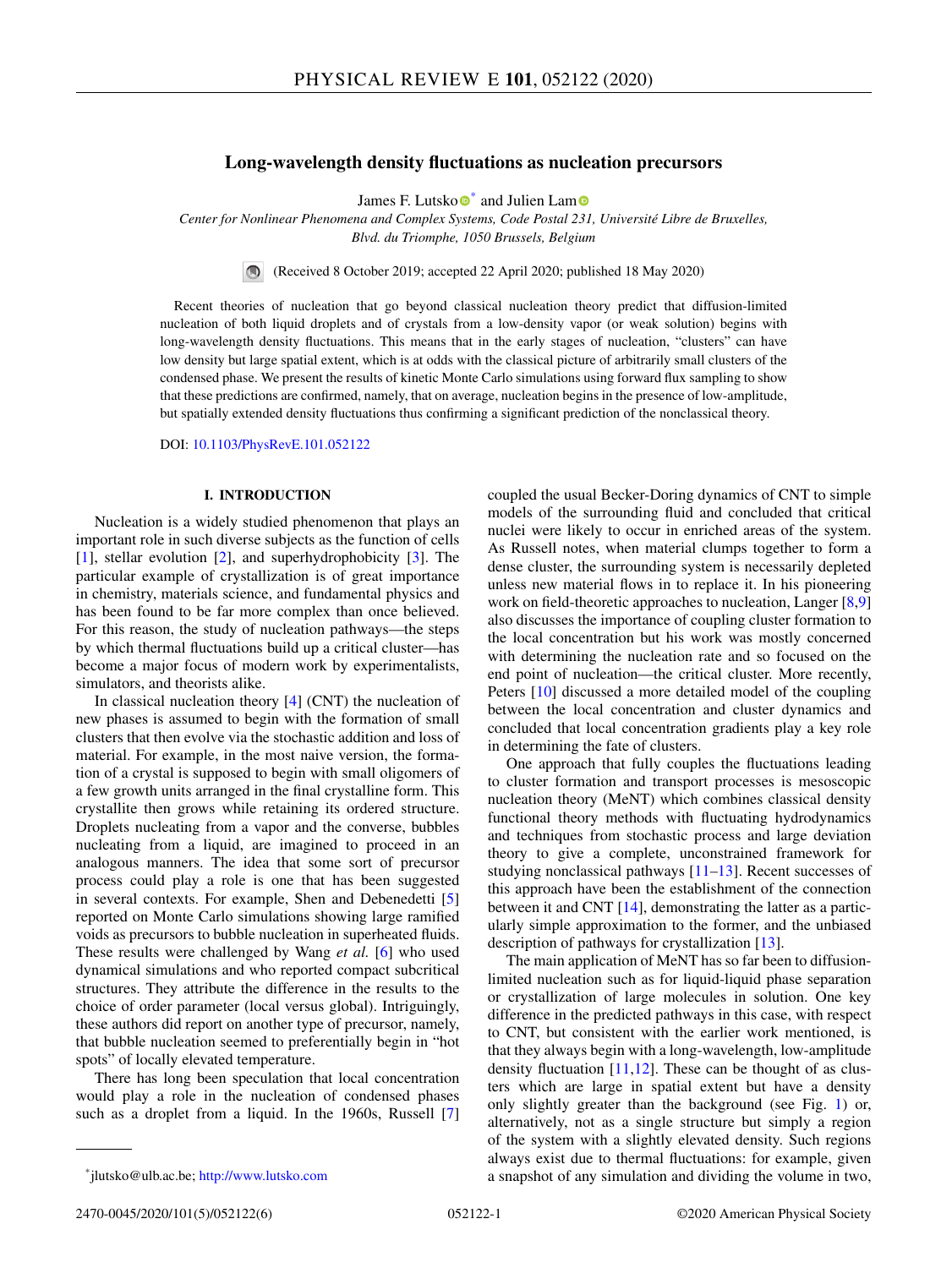<span id="page-1-0"></span>

FIG. 1. Comparison of nucleation pathways predicted by MeNT (full black line) and CNT (broken black line) for the formation of a dense (concentrated) phase from a weak solution. The evolving nucleus is characterized by its interior concentration  $\rho$  (expressed as a ratio to the bulk density of the condensed phase) and by its radius *R* (expressed relative to the critical radius). The broken horizontal line at low concentration is the background, or initial, concentration of the weak solution. In CNT, the interior density is equal to that of the bulk and is constant and only the radius changes whereas in MeNT both variables change continuously and the path begins with a small density excess over a substantial area. Also shown are the separatrix which must be crossed to achieve nucleation: the critical cluster for each pathway is the intersection between the pathway and the separatrix.

one will always find the density of one half slightly above the system average and the other slightly below. The theory predicts that nucleation of a condensed phase is more likely to occur in the former than in the latter which makes intuitive sense. This result has proven very robust being found both for nucleation of liquid droplets from a vapor and for that of crystals from a weak solution and by means of simple, coarse-grained theories derived from MeNT [\[15\]](#page-5-0) as well as in large-scale calculations based on the full theory [\[13\]](#page-5-0). It also persists for both the use of simple squared-gradient freeenergy models as well as for sophisticated density functional theories. Ultimately, it is a result of the dynamics correctly conserving mass. In this work, we describe a validation of this prediction based on dynamical simulations.

In this work, the goal is to verify this element of the nucleation pathway via simulation. This goal is difficult as one cannot use the usual definitions of a "cluster." For example, if one defines a cluster to be a collection of molecules that are each within some fixed distance of another member of the cluster, then one is biasing the definition to regions with a local density exceeding some threshold. This automatically rules out observation of a cluster consisting of a slight increase in density above the background. For this reason, we devote the next section to a detailed description of our simulation strategy. We describe a use of forward flux sampling to determine the nucleation pathway for an open system which allows us to identify a local increase in density. We present our simulation results in the following section where it is shown that nucleation is most likely to begin with a longwavelength, small-amplitude density fluctuation. We end with a short summary of our conclusions.

#### **II. SIMULATION STRATEGY**

Our strategy is inspired by recent calculations showing that the long-wavelength fluctuations manifest themselves as an overall increase in density in open, finite systems prior to cluster formation  $[13]$ . In order to simulate three-dimensional systems which are both open and yet with a mass-conserving dynamics, we use periodic boundaries in two directions and allow molecules to move out of the system in the natural course of the dynamics, with this being balanced by molecules randomly entering through the same boundaries. The number of molecules within the simulation cell therefore fluctuates while in the interior of the cell, mass is strictly, locally conserved. This model corresponds to a subvolume of a large system.

We have perfomed kinetic Monte Carlo simulations for molecules on a lattice with lattice constant *a* and with these semiopen boundary conditions. Our simulations include a single species of molecules that bonds to any nearest neighbors in the six Cartesian directions with an energy  $-\epsilon$  for each bond. (We scale all the temperature and all energies to this quantity so its physical value is not needed.) Molecules jump from one lattice site to an unoccupied nearest-neighbor lattice site with a rate proportional to min[1,  $exp(-\beta \Delta E)$ ] where  $\Delta E$  is the total change in the system energy between the final and initial states,  $\beta = 1/k_B T$ ,  $k_B$  is Boltzmann's constant, and *T* is the temperature. In the low-density limit, this reduces to a three-dimensional random walk and hence, macroscopically, to diffusion. Note that only monomers move; there is no provision for the collective movement of clusters. This is important because it means that only monomers can attach to clusters and the concentration of monomers is generally less than the total number of molecules in the cell.

The control parameters in the simulation are the temperature and the number of molecules entering per time step via the open surfaces which, in turn, controls the average number of molecules in the simulation cell and the number of monomers. In equilibrium, with an average density of monomers  $n_1$ , the number of monomers exiting through the boundaries in each time step will be  $2n_1Aa\nu_0\delta t$  where *A* is the area of the open boundaries and  $v_0$  is the "attempt frequency." (The latter is the fundamental timescale of the simulations: all times are expressed in terms of it and so its actual value is arbitrary.) If the number of monomers entering per time step,  $\delta t$ , is  $2N_B$ , then the concentration in equilibrium is given by  $n_1 A a v_0 \delta t = N_B$ . Balancing the rates of attachment and detachment at a kink site similarly show that at two-phase coexistence the concentration of monomers is  $n_1^{\text{coex}} = e^{-3\beta \epsilon} a^{-3}$  $[16]$  so that  $N_B^{\text{coex}} = e^{-3\beta \epsilon} A a^{-2} v_0 \delta t$ . When presenting results below, we use  $S \equiv \ln (N_B/N_B^{\text{coex}})$  as a measure of the supersaturation. The simulation scheme is illustrated in Fig. [2.](#page-2-0)

For the simple lattice-based kinetic Monte Carlo (kMC) dynamics there are only two phases: a low-density vapor and a crystalline state. Crystalline clusters are identified via the nearest-neighbor bonds giving the cluster size as the natural order parameter; specifically, for any configuration of positions, the order parameter is taken to be the size of the largest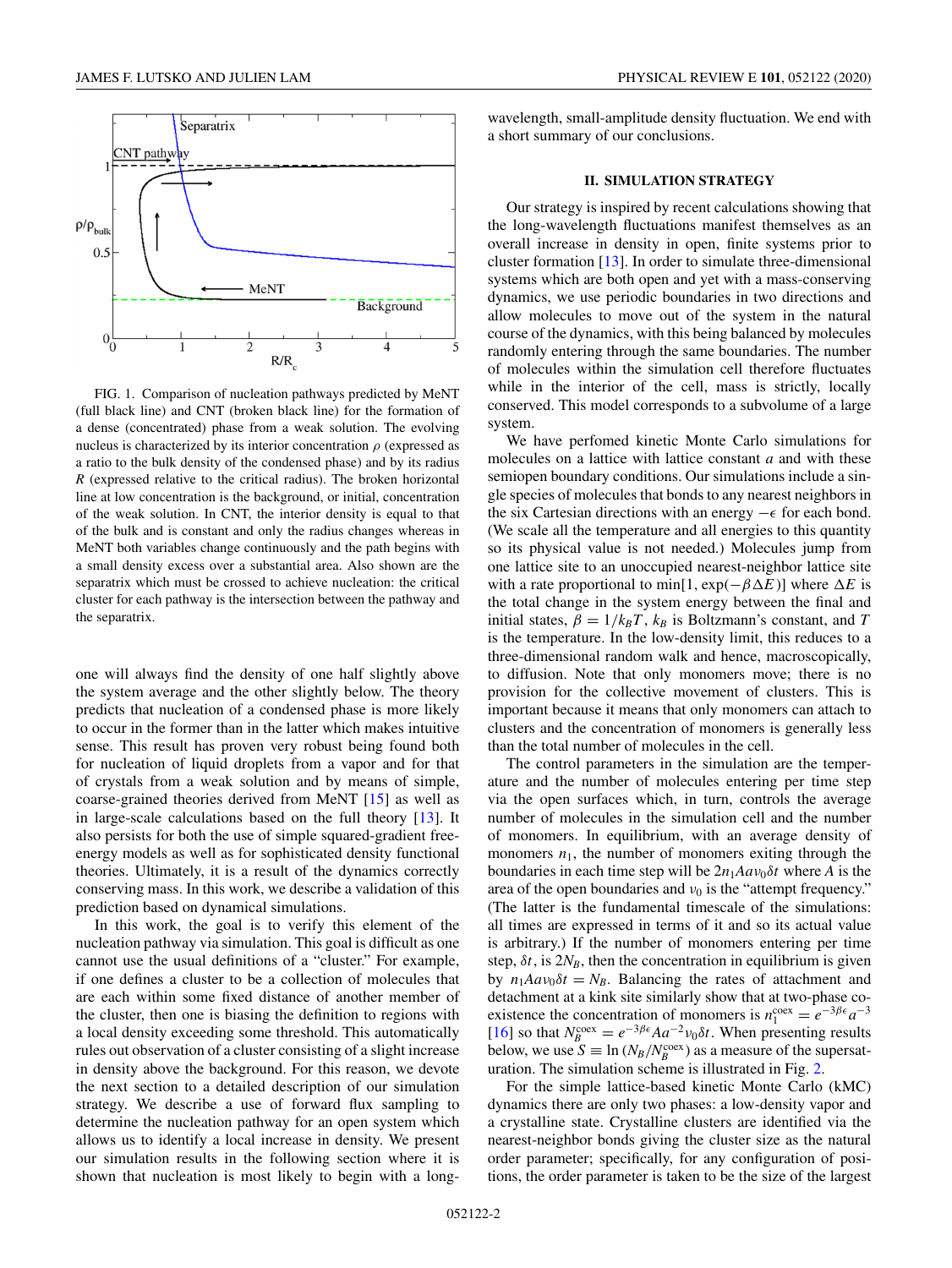<span id="page-2-0"></span>

FIG. 2. Schematic illustration of the simulation scheme projected onto two dimensions. The simulations take place on a grid with molecules randomly hopping between nearest-neighbor sites. The boundaries are periodic in two dimensions and open in the third: molecules that jump out of the simulation via the top and bottom boundaries are lost to the simulation but balanced by molecules randomly entering at rates determined by the applied chemical potential. Clusters of molecules, i.e., those connected by nearest-neighbor bonds, are shown as blue.

cluster present in the system. For the conditions considered here, a system beginning in the vapor state will seldom spontaneously form clusters larger than a few molecules and those are, in general, short-lived. Thus we use a standard rare-event technique, forward flux sampling [\[17,18\]](#page-5-0) (FFS), to drive the system in an unbiased manner from the initial, low-density state to crystallization. The key concept in FFS is a set of surfaces in phase space defined as being all configurations with a given value of the order parameter. In our implementation of FFS for this system, we begin with the vapor and allow the system to evolve. Each time a configuration having largest cluster size  $N_0 - 1$  evolves into one having largest cluster size  $N_0$  in the next time time step, we store the latter configuration thus creating a database,  $D_{N_0}$ , of configurations of systems

crossing the  $N_0$  surface in the direction of increasing cluster size. Once this database has a given number of configurations, the second part of the simulation begins. This consists of randomly choosing one of the configurations from  $D_{N_0}$  and evolving the sytem forward in time. If it eventually returns to the initial metastable basin, i.e., the vapor state having order parameter less than a specified value *N*equil, then the simulation is discarded and the process is repeated. If, before returning to the initial basin, the system evolves into one with order parameter  $N_0 + 1$ , the simulation is stopped, the configuration recorded in a new database,  $D_{N_0+1}$ , and the process is repeated until  $D_{N_0+1}$  has the required number of configurations. Once complete, this continues for order parameter  $N_0 + 2$ , etc., until some maximal value  $N_{\text{max}}$  is reached. In the initial stages, most trajectories fail to reach the next surface but as the cluster sizes increase, the success rate does as well until almost all trajectories successfully reach the next surface. Thus, the configurations in  $D_{N_{\text{max}}}$  are effectively stable crystals that will only grow with time.

From the empirically determined probabilities of trajectories launched from one surface to reach the next, and from the empirically determined rate at which trajectories leave the initial basin, the transition rate can be determined. Here, however, the main interest is not the rate but the paths. For any given element of  $D<sub>N</sub>$  one can trace back the parent configuration in  $D_{N-1}$  and the grandparent in  $D_{N-2}$ , etc., and in this way the entire trajectory going back to an initial configuration in  $D_{N_0}$ . If we denote by  $\Gamma_N^{(j)}$  the *j*th configuration in database  $D_N$ , then a successful trajectory leading to a stable crystal will be a sequence of snapshots  $(\Gamma_{N_0}^{(j_0)}, \Gamma_{N_0+1}^{(j_1)}, \ldots, \Gamma_{N_{\text{max}}}^{(j_{N_{\text{max}}-N_0})})$ . Any configuration  $\Gamma_N^{(j)}$  will be a member of some number,  $n^{(S)}(\Gamma_N^{(j)})$ , of such successful trajectories. If we also record for each configuration the total number of times it was used as an initial value,  $n(\Gamma_N^{(j)})$ , then we also know the total number of unsuccessful trajectories launched from this configuration,  $n^{(U)}(\Gamma_{N_0}^{(j)}) = n(\Gamma_N^{(j)}) - n^{(S)}(\Gamma_N^{(j)})$ . This information is used to compute three types of average of the mass. Let  $M(\Gamma_N^{(j)})$  be the mass, or number of molecules, in configuration  $\Gamma_N^{(j)}$ . Then,



FIG. 3. The number of molecules in the critical cluster (circles, left-hand scale) and the log of the measured nucleation rates (squares, right-hand scale) as functions of the supersaturation at  $k_B T = 0.4\epsilon$ . The nucleation rate is for the entire volume of the simulation cell and is expressed in terms of the fundamental KMC timescale defined by  $v_0$ .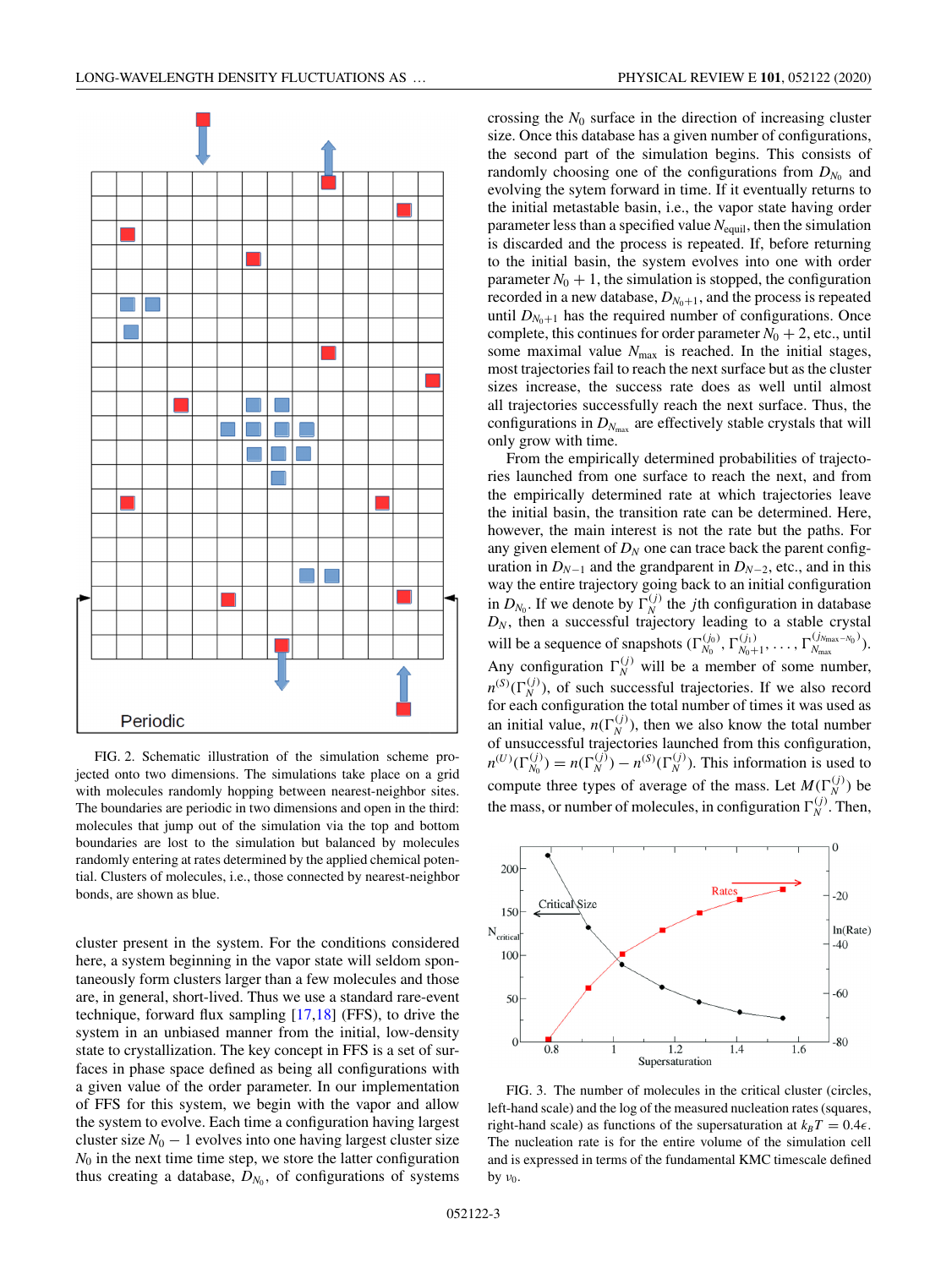<span id="page-3-0"></span>

FIG. 4. Difference between the average number of molecules as computed by using the various weightings and the reference, unweighted average, as a function of cluster size. The vertical line indicates the critical cluster which contains approximately 90 molecules (supersaturation  $= 1.03$ ), and the average number of monomers in the simulation cell in the initial metastable state was approximately 220.

first, we define the simple average mass of a database, that is, the average mass of all configurations possessing a cluster of given size *N*,

$$
\langle M \rangle_N \equiv \frac{\sum_{\Gamma_N^{(j)} \in D_N} M(\Gamma_N^{(j)})}{\sum_{\Gamma_N^{(j)} \in D_N} 1}.
$$
 (1)

Next is a *weighted-average* number of molecules in each database where the weight for each configuration  $\Gamma_N^{(j)} \in D_N$ 

is the number of successful trajectories that include it,

$$
\langle M \rangle_N^{(S_1)} \equiv \frac{\sum_{\Gamma_N^{(j)} \in D_N} n^{(S)} (\Gamma_N^{(j)}) M(\Gamma_N^{(j)})}{\sum_{\Gamma_N^{(j)} \in D_N} n^{(S)} (\Gamma_N^{(j)})}.
$$
 (2)

We have also defined a variant called  $\langle M \rangle_N^{(S_2)}$  by replacing  $n^S(\Gamma_N^{(j)})$  as the weight by  $\frac{n^S(\Gamma_N^{(j)})}{n(\Gamma_N^{(j)})}$  $\frac{n^3(\Gamma_N^{(j)})}{n(\Gamma_N^{(j)})}$  [for the cases that  $n(\Gamma_N^{(j)})$  > 0] to thus correct for the possibility that a configuration is chosen many times and only yields a small fraction of successful trajectories. Finally, we define the average mass of completely unsuccessful configurations, that is, those configurations that were used as initial values but did not lead to any successful trajectories:

$$
\langle M \rangle_N^{(U)} \equiv \frac{\sum_{\Gamma_N^{(j)} \in D_N} \delta_{n^{(S)}(\Gamma_N^{(j)})=0} M(\Gamma_N^{(j)})}{\sum_{\Gamma_N^{(j)} \in D_N} \delta_{n^{(S)}(\Gamma_N^{(j)})=0}}.
$$
(3)

## **III. RESULTS**

We have performed simulations on a system with a simulation cell of size  $50 \times 50 \times 50$ , and a temperature of  $k_B T =$  $0.4\epsilon$ . The FFS calculations were performed using approximately 160 000 configurations in each database. (This number was chosen simply empirically as one in which the noise in the final results was sufficiently small to reveal the trends.) At these conditions, the equilibrium system has a concentration of approximately  $e^{-3/k_BT} = 5.5 \times 10^{-4}$  monomers per unit cell or 69 monomers on average in the whole simulation cell. Our nonequilibrium simulations spanned the range of supersaturations from  $S = 0.79$  (about 170 molecules) to  $S = 1.55$ 



FIG. 5. Difference between the average number of molecules in the simulation cell calculated by weighting each configuration by the number of successful trajectories it participates in and the average overall of all configurations as a function of the size of the clusters. The different panels are for different supersaturations and in each case the critical cluster is indicated by a vertical line. The temperature was  $k_B T = 0.4\epsilon$  and the simulation cell was a cube with 50 sites per side. Defining the supersaturation as  $S = \ln \langle N \rangle / \langle N \rangle_{\text{coex}}$  where  $\langle N \rangle$  is the average number of molecules in the initial state and  $\langle N \rangle_{\text{coex}}$  is that for coexistence, panels (a)–(f) correspond to supersaturations  $S =$ 0.79, 0.92, 1.03, 1.16, 1.28, and 1.41, respectively.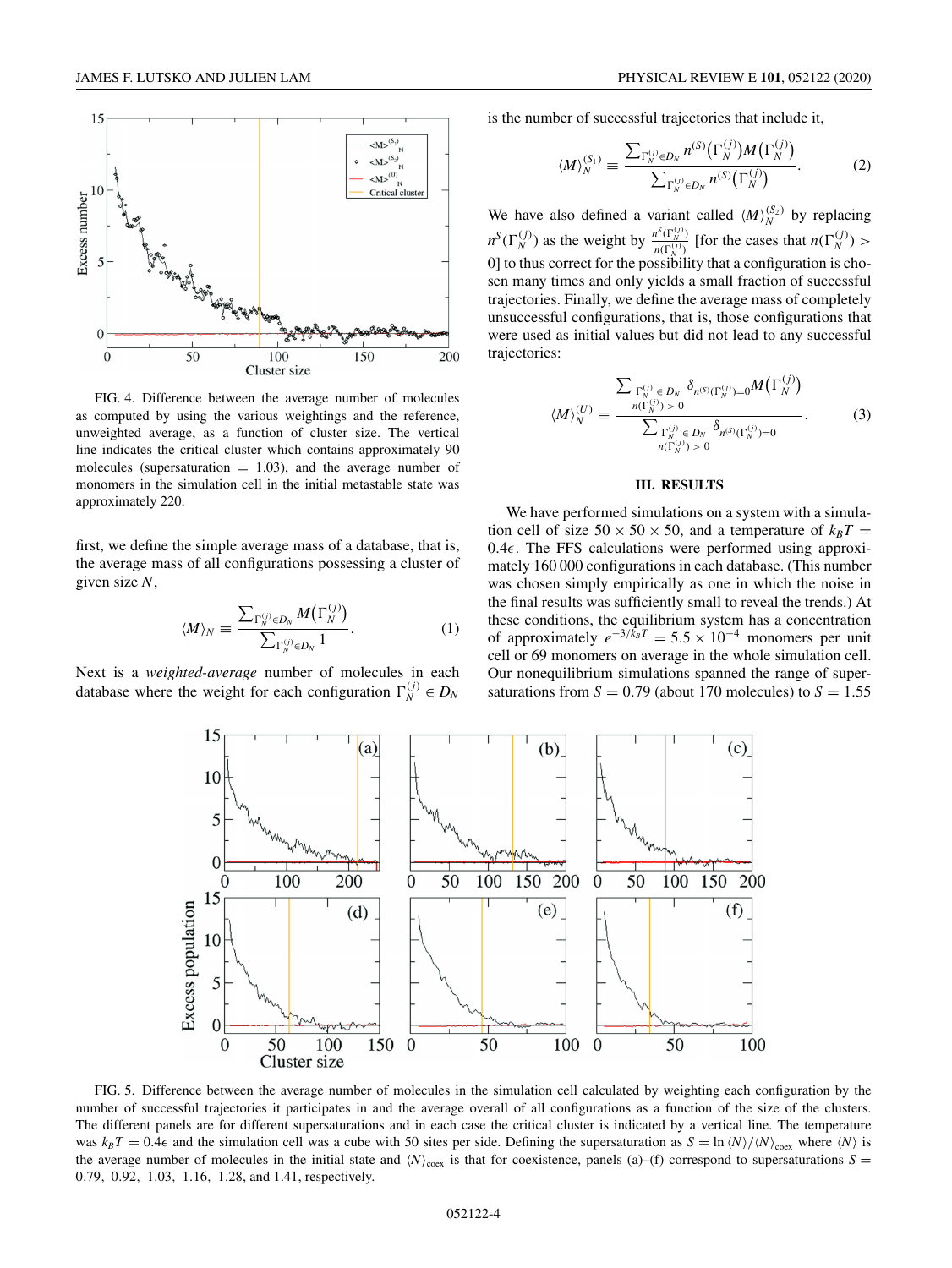

FIG. 6. The data from Fig. [5](#page-3-0) but with the number of molecules in the clusters scaled by the critical size and the excess number of molecules scaled by the total number in the simulation cell in equilibrium.

(about 394 molecules). To give some context to our analysis of the nucleation pathways, we show in Fig. [3](#page-2-0) the critical clusters and nucleation rates as functions of the supersaturation. The critical cluster contains about 215 molecules at the lowest supersaturation down to only 27 at the highest concentrations. Note that the critical clusters are easily determined from the FFS simulations since they directly provide the probability of a cluster of size  $N$  growing to size  $N + 1$  and that one of size  $N + 1$  grows to size  $N + 2$ , etc.: mulitplying these gives the probability that a cluster of size *N* grows indefinitely and the cluster for which this probability is 50% is the critical cluster.

Figure [4](#page-3-0) shows the difference between the weightedaverage number of molecules and the unweighted average for the three types of weighted average as functions of the cluster size for the case  $S = 1.03$  as determined from the FFS simulations. It is clear that both the  $S_1$  and  $S_2$  weightings give virtually identical results and that both show a systematic excess relative to the unweighted average during the nucleation phase. The average over unsuccessful configurations, however, shows only a very slight decrease relative to the reference. These observations were the same in all other simulations reported below.

Figure [5](#page-3-0) shows the excess number of molecules  $\Delta N$  in the successful trajectories relative to the average over all configurations at each value of *N* for different supersaturations corresponding to critical clusters ranging from 35 to 220 molecules. It is clear that there is a systematic trend towards excess numbers of molecules in the successful trajectories thus confirming the theoretical prediction. For the smallest clusters, the excess amounts to approximately 5% of the average number of molecules in equilibrium.

We also show in Fig. 6 the same data with  $\Delta N$  scaled to the average number of molecules in the simulation cell in equilibrium and with *N* scaled to the critical radius. The data collapse to a single curve, thus further supporting the systematic nature of the observed excess in the successful trajectories.

Our interpretation of these results is that in the early stages of nucleation, the total number of molecules in the simulations varies stochastically and that configurations with a higher than average density are more likely to participate in successful nucleation events. This is in agreement with the predictions of MeNT and serves to support its more complex description of nucleation, compared to CNT.

### **IV. CONCLUSIONS**

We have used simple kMC simulations to confirm a robust prediction of MeNT, namely, that diffusion-limited nucleation is most likely to begin with a long-wavelength, smallamplitude density fluctuation. This supports the nuanced picture of the process that arises when coupling mass transport, mass conservation, and thermodynamics. The results do not themselves invalidate CNT—at least at low supersaturations, the difference between the nucleation pathways predicted by CNT and observed in the simulations is only significant in the early stages of nucleation—but they do serve to show that even in relatively simple cases, the intuitively appealing classical picture has limitations. One practical consequence is that studies that rely on local density to define clusters may miss the complexity of the early stages of nucleation completely. Indeed, referring back to Fig. [1,](#page-1-0) note that if one imposes a minimum density so that anything below that is not identified as a "cluster," then observed clusters will have a minimum size that is larger than zero. This is consistent with previous work of Trudu *et al.* [\[19\]](#page-5-0) who reported such an observation in simulations of crystal nucleation, namely, that precritical crystallites occur only above some finite size. It also suggests that the manipulation of density fluctuations, e.g., as reported in the GradFlex microgravity experiment [\[20\]](#page-5-0), could be useful in controlling nucleation.

Finally, we speculate that while our present results are applicable to a particular form of nucleation, namely, that of a dense phase from a dilute phase, analogous phenomena could well occur in other systems. For example, density fluctuations can be both positive and negative: one might expect bubbles to preferentially nucleate in a liquid in regions of lowerdensity fluctuations. When liquids freeze into solids or, vice versa, solids melt to form liquids, the change in density is often relatively small but in these cases, heat transport is important due to the latent heat involved in the phase transitions and so long-wavelength, small-amplitude temperature fluctuations could be the analog to the precursors studied here, i.e., the "hot spots" and "cold spots" alluded to in the Introduction.

#### **ACKNOWLEDGMENTS**

J.F.L. was supported by the European Space Agency (ESA) and the Belgian Federal Science Policy Office (BELSPO) in the framework of the PRODEX Programme, Contract No. ESA AO-2004-070. J.L. acknowledges financial support from the Fonds de la Recherche Scientifique–FNRS. Computational resources have been provided by the Shared ICT Services Centre, Université Libre de Bruxelles.